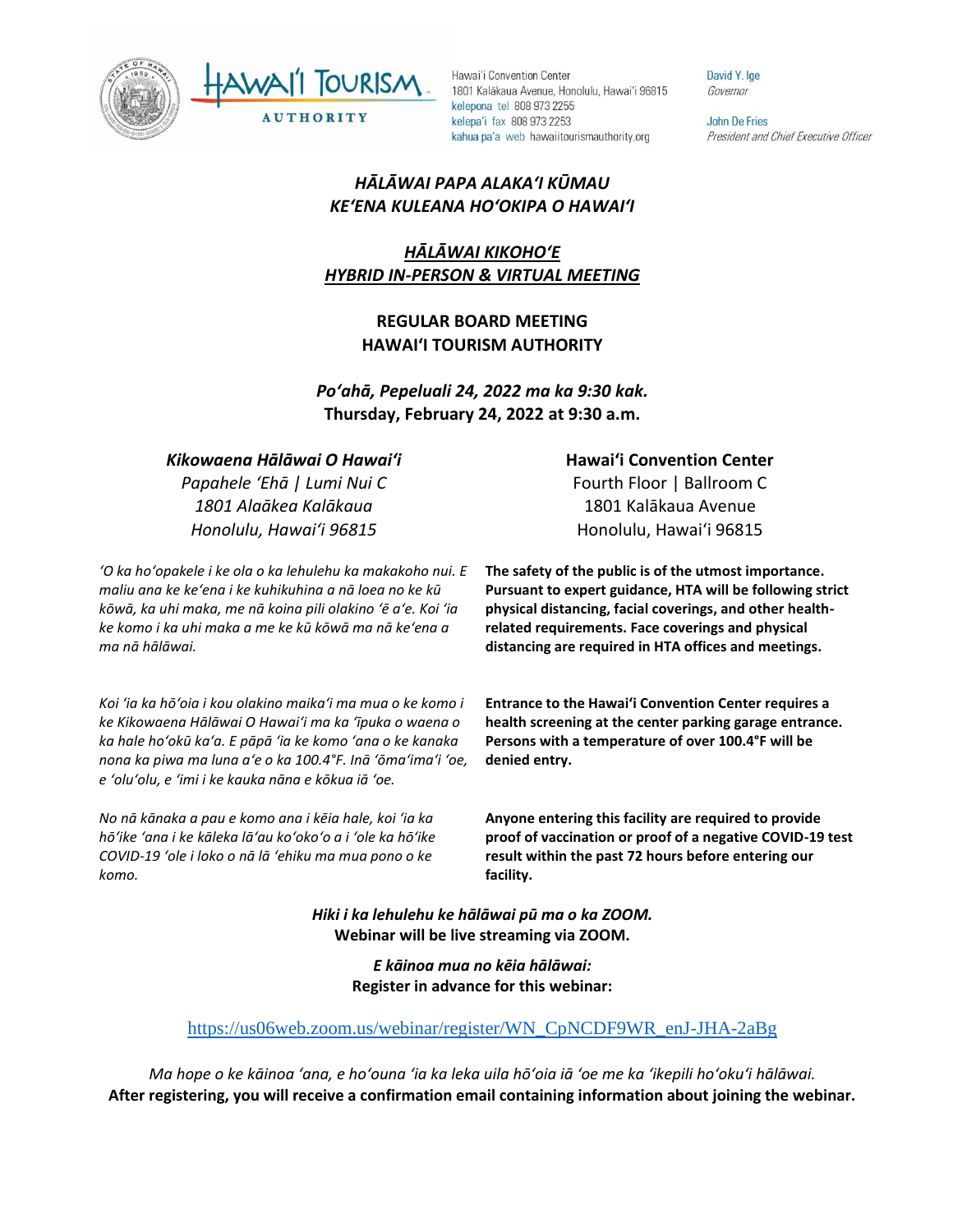

David Y. Ige Governor

John De Fries President and Chief Executive Officer

*ʻO ka poʻe e komo ana ma nā hālāwai kikohoʻe, ua hiki iā lākou ke hōʻike mai i ko lākou mau ʻōlelo hōʻike ma o ka māhele nīnau a hāʻina o Zoom.*

#### **Members of the public attending via Zoom may provide testimony through the questions and answer feature of the Zoom platform.**

# *Papa Kumumanaʻo* **AGENDA**

- 1. *Ho'omaka* **Call to Order**
- 2. *E Mālama ʻIa Ana Ke Kikolā I Hiki Ke Hoʻolauna ʻIa Nā Lālā Papa Luna Hoʻokele A Me Nā Kānaka ʻĒ Aʻe E Komo Pū Ana Ma Ka Hālāwai* **Roll Call** to Announce Name of Participating Board Members and to Identify Who Else is Present with Board Member if Location is Nonpublic
- 3. *Wehena* **Opening Cultural Protocol**
- 4. *ʻĀpono I Ka Moʻoʻōlelo Hālāwai* **Approval of Minutes** of the January 27, 2022 Board Meeting
- 5. *Hō'ike Lālā*

Report of **Permitted Interactions** at an Informational Meeting or Presentation Not Organized by the Board Under HRS section 92-2.5(c)

- 6. *Hōʻike A Ka Luna Hoʻokele* **Reports of the Chief Executive Officer/Chief Administrative Officer/Chief Brand Officer**
	- a. *Hōʻike No Ka Hoʻokō I Nā Pāhana HTA Like ʻole* Relating to Update on **HTA's Programs During January 2022**
	- b. *Hōʻike No Ko HTA Hoʻokō I Ka Papahana Hoʻokele Huliau* Relating to Update on **HTA's Implementation of Change Management Plan**
- 7. *Ka Nū Hou Mai Ka Hālāwai Kūmau ʻo Hoʻokahua* Hoʻokahua Hawai'i Standing Committee Update
	- a. *Ke Kūkākūkā A Me Ka Hana E Pili Pū Ana I Nā Manaʻo A Ke Kōmike Hoʻokahua Hawaiʻi Kūmau I Hāpai Ai No Ka Papa Hana Hokona No Ka Hoʻōla ʻAna I Ka ʻOihana Kipa Malihini, Me Ka Nāʻana Pū ʻIa O Nā Loli Hou I Hāpai ʻIa Ma Ka Hālāwai O Pepeluali 15, 2022* Discussion and Action on the Recommendation by the *Hoʻokahua Hawai'i Standing*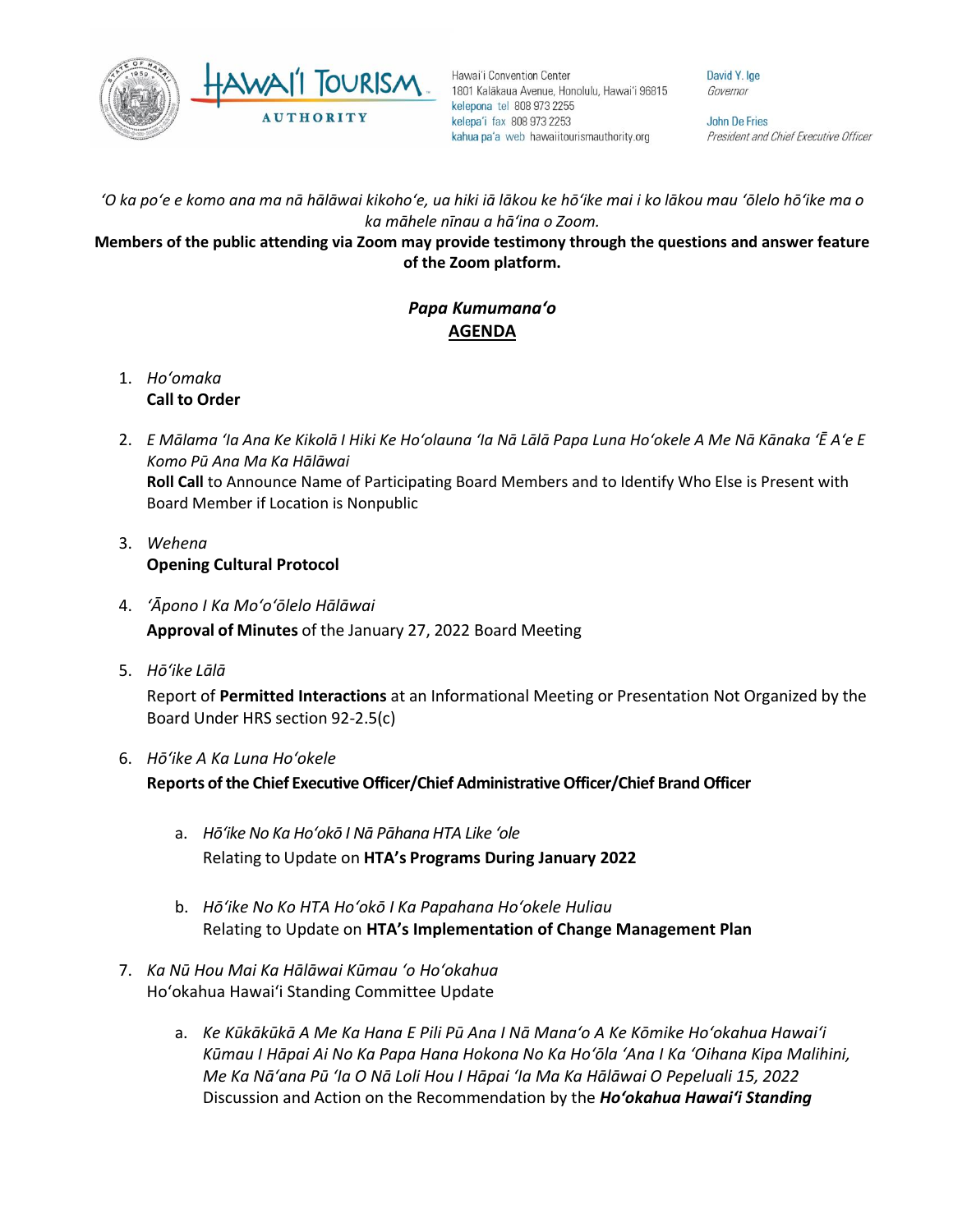

David Y. Ige Governor

**John De Fries** President and Chief Executive Officer

*Committee* on the Tourism Recovery Marketing Plan's Section as Presented and Proposed Revisions Discussed at the February 15, 2022 Meeting

- 8. *Hōʻike Mai Ke Kōmike Moʻohelu Kālā, ʻOihana Kālā, A Me Ke Kikowaena Hālāwai* Report by the *Budget, Finance, and Convention Center Standing Committee*
	- a. *Hōʻike, Kūkākūkā A Hoʻoholo No Nā Moʻokālā* Discussion and Action on the Recommendation by the *Budget, Finance, and Convention Center Standing Committee* on the **HTA's Financial Report for January 2022** as Presented at the February 22, 2022 Meeting
	- b. *Ke Kūkākūkā A Me Ka Hana E Pili Pū Ana I Ka Manaʻo A Ke Kōmike Moʻohelu Kālā, ʻOihana Kālā, A Me Ke Kikowaena Hālāwai I Hāpai Ai No Ka Hoʻokaʻawale ʻAna I Ke Kālā Mai Ka Makahiki ʻAuhau 2022, No Ke Kākoʻo ʻAna I Ko HTA ʻAelike Alowelo Me Ko Ke Kulanui O Hawaiʻi Māhele ʻĀlapa, Ma O Ko HTA ʻAelike Me Ka Hui Kūkā ʻO Big West, E Like Me Ka Mea I Hōʻike ʻIa Ma Ka Hālāwai O Pepeluali 22, 2022* Discussion and Action on the Recommendation by the *Budget, Finance, and Convention Center Standing Committee* to Allocate FY22 Funds to Support HTA's Branding Partnership with University of Hawaiʻi Athletics through Funding of HTA's Contract with the Big West Conference as Presented at the February 22, 2022 Meeting
	- c. *Ke Kūkākūkā A Me Ka Hana E Pili Pū Ana I Ko Ke Kōmike Moʻohelu Kālā, ʻOihana Kālā, A Me Ke Kikowaena Hālāwai Kūmau ʻĀpono ʻAna I Ko Ke Kikowaena Hālāwai Moʻohelu Kālā Kānāwai Papa Hana Hoʻopakele o ʻAmelika (ARPA) O Ka Makahiki 2021 No Ka Makahiki ʻAuhau 2022, E Like Me Ka Mea I Hōʻike ʻIa Ma Ka Hālāwai O Kekemapa 21, 2021* Discussion and Action on the Recommendation by the **Budget, Finance, and Convention Center Standing Committee** to approve the Convention Center's American Rescue Plan Act of 2021 (ARPA) FY 2022 Budget as Presented at the December 21, 2021 Meeting
	- d. *Ke Kūkākūkā A Me Ka Hana E Pili Pū Ana I Ka Manaʻo A Ke Kōmike Kōmike Moʻohelu Kālā, ʻOihana Kālā, A Me Ke Kikowaena Hālāwai I Hāpai Ai, No Ka Palapala Waiwai A Ke Kikowaena Hālāwai O Ianuali No Ianuali 2022, E Like Me Ka Mea I Hōʻike ʻIa Ma Ka Hālāwai O Pepeluali 22, 2022* Discussion and Action on the Recommendation by the *Budget, Finance, and Convention Center Standing Committee* on the **Hawai'i Convention Center's January Financial Report for January 2022** as Presented at the February 22, 2022 Meeting
	- e. *Ke Kūkākūkā A Me Ka Hana E Pili Pū Ana I Ka Manaʻo A Ke Kōmike Moʻohelu Kālā, ʻOihana Kālā, A Me Ke Kikowaena Hālāwai I Hāpai Ai No Ka ʻImi ʻAna I Ke Kālā E Kākoʻo Ai I Ka Hoʻāno Hou ʻIa ʻO Ka Hōʻike A Ke Kikowaena Hālāwai O Hawaiʻi No Ka Wā E Hiki Mai Ana* Discussion and Action on the Recommendation by the *Budget, Finance, and Convention Center Standing Committee* for the Funding to Support an Update of the Hawai'i Convention Center Futures Study as Presented at the February 22, 2022 Meeting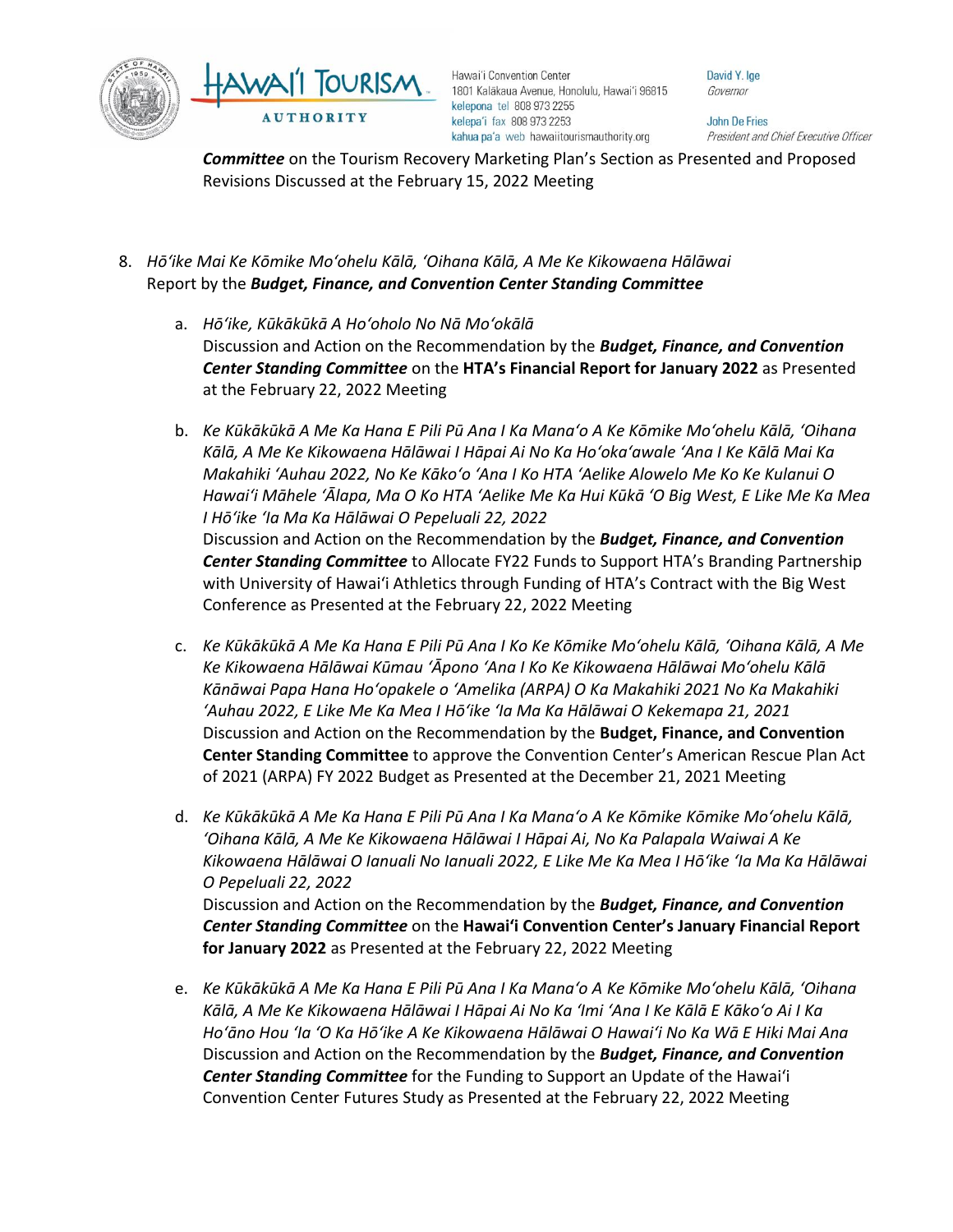

David Y. Ige Governor

John De Fries President and Chief Executive Officer

- f. *Ka Hōʻikeʻike, Ke Kūkākūkā, A Me Ka Hana E Pili Pū Ana I Ka Hoʻokumu ʻAna I Hui Hoʻokolokolo E Noiʻi Ai Ma Nā Hihia E Pili Pū Ana I Ke Kikowaena Hālāwai O Hawaiʻi A Me Nā Hihia RFP* Presentation, Discussion, and Action to Create a Convention Center Permitted Investigative Group to Explore Issues Relating to the Future of the Hawai'i Convention Center and RFP Issues
- 9. *Hōʻike ʻIkepili Noiʻi ʻOihana Hoʻomākaʻikaʻi* Presentation and Discussion of **Current Market Insights and Conditions in Hawai'i and Key Major Hawai'i Tourism Markets**
- 10. *Hōʻike No Ke Kōmike Alowelo* Report by the *Branding Standing Committee* of their Meeting held on February 22, 2022
	- *a. Ke Kūkākūkā A Me Ka Hana Mai Ke Kōmike Alowelo Kūmau E Pili Pū Ana I Nā Lula Alowelo A Hokona GMT No Ka Hapahā ʻElua O Ka Makahiki 2022, E Like Me Ka Mea I Hōʻike ʻIa Ma Ka Hālāwai o Pepeluali 22, 2022* Discussion and Action on Recommendation by the *Branding Standing Committee* on the GMT's Brand Marketing & Management Guidelines for Q2 2022 as Presented at the February 22, 2022 Meeting
	- *b. Ke Kūkākūkā A Me Ka Hana E Pili Pū Ana I Ko Ke Kōmike Alowelo Kūmau No Ka Hoʻōla Hou ʻAna I Ka ʻOihana Kipa Malihini, Ma Ka ʻAoʻao Hokona Alowelo, E Like Me Ka Mea I Hōʻike ʻIa Ma Ka Hālāwai O Pepeluali 22, 2022* Discussion and Action on the Recommendation by the *Branding Standing Committee* on the Tourism Recovery Marketing Plan's Brand Marketing Section as Presented at the February 22, 2022 Meeting
	- *c. Ke Kūkākūkā A Me Ka Hana E Pili Pū Ana I Ko Ke Kōmike Alowelo Kūmau Manaʻo No Ka Hai ʻAna I Kekahi Kanaka Manaʻo Aʻoaʻo No Ka Pāhana ʻo Hawaiʻi Smart Destination, E Like Me Ka Mea I Hōʻike ʻIa Ma Ka Hālāwai O Pepeluali 22, 2022* Discussion and Action on the Recommendation by the *Branding Standing Committee* to Solicit a Consultant Related to the Hawai'i Smart Destination Initiative at the February 22, 2022 Meeting
- 11. *Ke Kūkākūkā A Me Ka Hana E Pili Pū Ana I Ka Papa Hana Hokona No Ka Hoʻōla Hou ʻAna I Ka ʻOihana Kipa Malihini* Discussion and Action on the Tourism Recovery Marketing Plan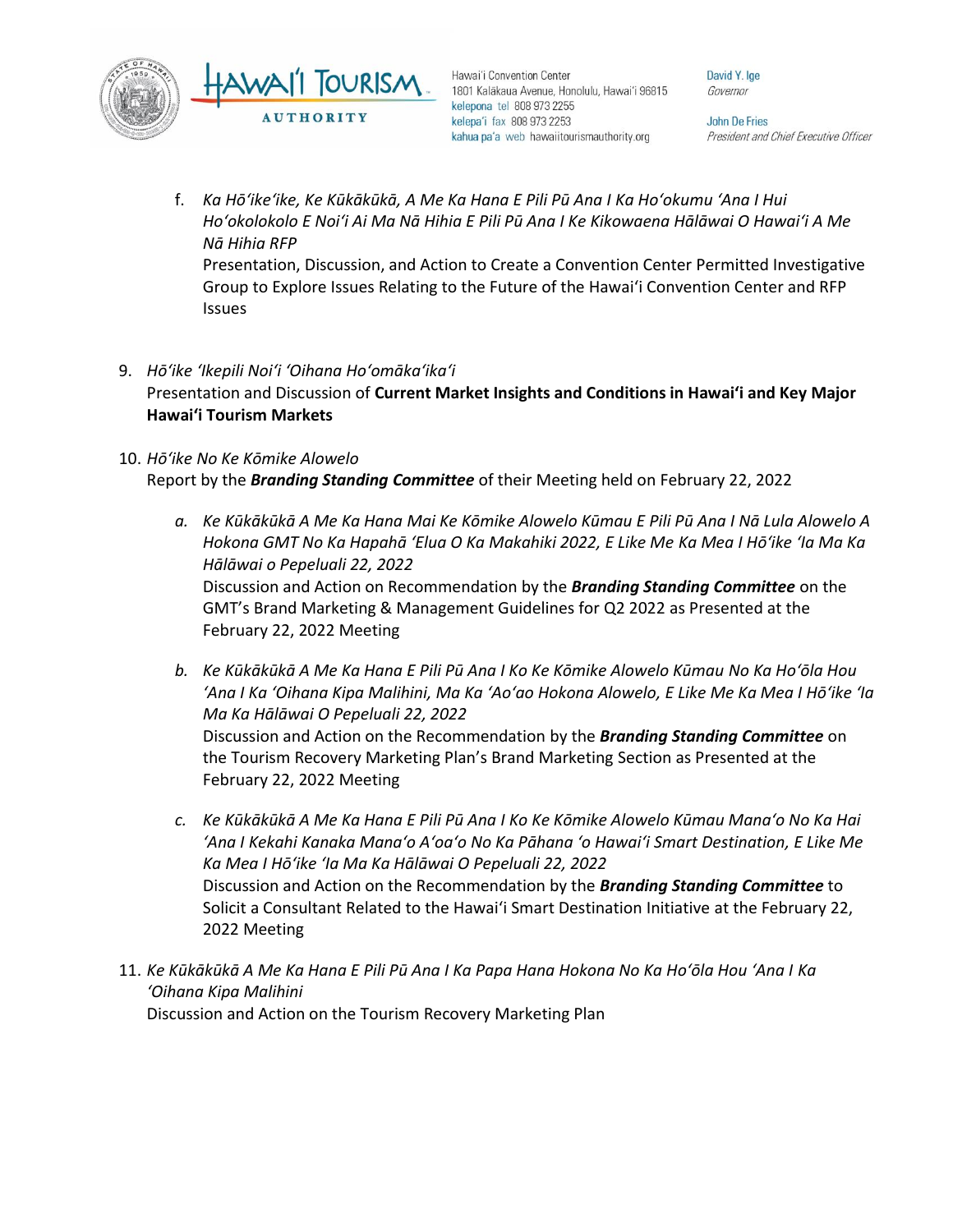

David Y. Ige Governor

**John De Fries** President and Chief Executive Officer

12. *Ka Nū Hou No Ka ʻAhaʻōlelo E Pili Pū Ana I Ke Kau ʻAhaʻōlelo 2022 A Me Nā Pila E Pili Pū Ana I Ke Keʻena Kuleana Hoʻokipa o Hawaiʻi*

**Legislative Update** on the 2022 Legislative Session and Related Bills Relevant to the Hawaiʻi Tourism Authority

a. *Ka Hōʻikeʻike, Ke Kūkākūkā, A Me Ka Hana E Pili Pū Ana I Ka Memo O Ka Maopopo ʻAna (MOU) Ma Waena O HTA A Me Nā Kalana No Nā Hana Ma Nā Kaʻakālai Hana Mālama ʻĀina A Hoʻokele Kumuwaiwai (DMAP)*

Presentation, Discussion, and Action on Memorandum of Understandings (MOU) Between HTA and Counties Related to the Destination Management Action Plans (DMAP) Actions and Sub-Actions

13. *Panina*

Closing Cultural Protocol

14. *Ho'oku'u* Adjournment

*\*\*\* ʻAha Hoʻokō: Ua hiki i ka Papa Alakaʻi ke mālama i kekahi hālāwai kūhelu i kū i ka Hawaiʻi Revised Statutes (HRS) § 92-4. E mālama ʻia kēia hālāwai kūhelu nei ma lalo o ka § 92-5 (a)(4), § 92-5 (a)(8) and §201B-4(a)(2) no ka pono o ko ka Papa Alakaʻi kūkā a hoʻoholo ʻana i nā nīnūnē a nīnau i pili i ko ka Papa Alakaʻi kuleana me ko ka Papa Alakaʻi loio. He hālāwai kūhelu kēia i ʻole paulele ʻia ka ʻikepili a i mea hoʻi e mālama kūpono ai ko Hawaiʻi ʻano, he wahi i kipa mau ʻia e nā malihini.*

**\*\*\* Executive Session:** The Board may conduct an executive session closed to the public pursuant to Hawai'i Revised Statutes (HRS) § 92-4. The executive session will be conducted pursuant to HRS § 92-5 (a) (2), § 92-5 (a)(4), § 92-5 (a)(8) and §201B-4(a)(2) for the purpose of consulting with the board's attorney on questions and issues pertaining to the board's powers, duties, privileges, immunities, and liabilities; to consider hiring and evaluation of officers or employees, where consideration of matters affecting privacy will be involved; and to discuss information that must be kept confidential to protect Hawai'i's competitive advantage as a visitor destination.

### *Ma lalo o ka māhele 531.5 o ka Budgetary Control Accounting Manual, Mokuʻāina o Hawaiʻi, he māhele ka ʻaina awakea o ka hālāwai. E mau ana ka hālāwai ma loko nō o ka ʻai ʻana, ʻaʻole hoʻi ia he wā hoʻomalolo.*

Pursuant to Section 531.5, of the Budgetary Control Accounting Manual, State of Hawaii, lunch is served as an integral part of the meeting, while the meeting continues in session, and not during a break.